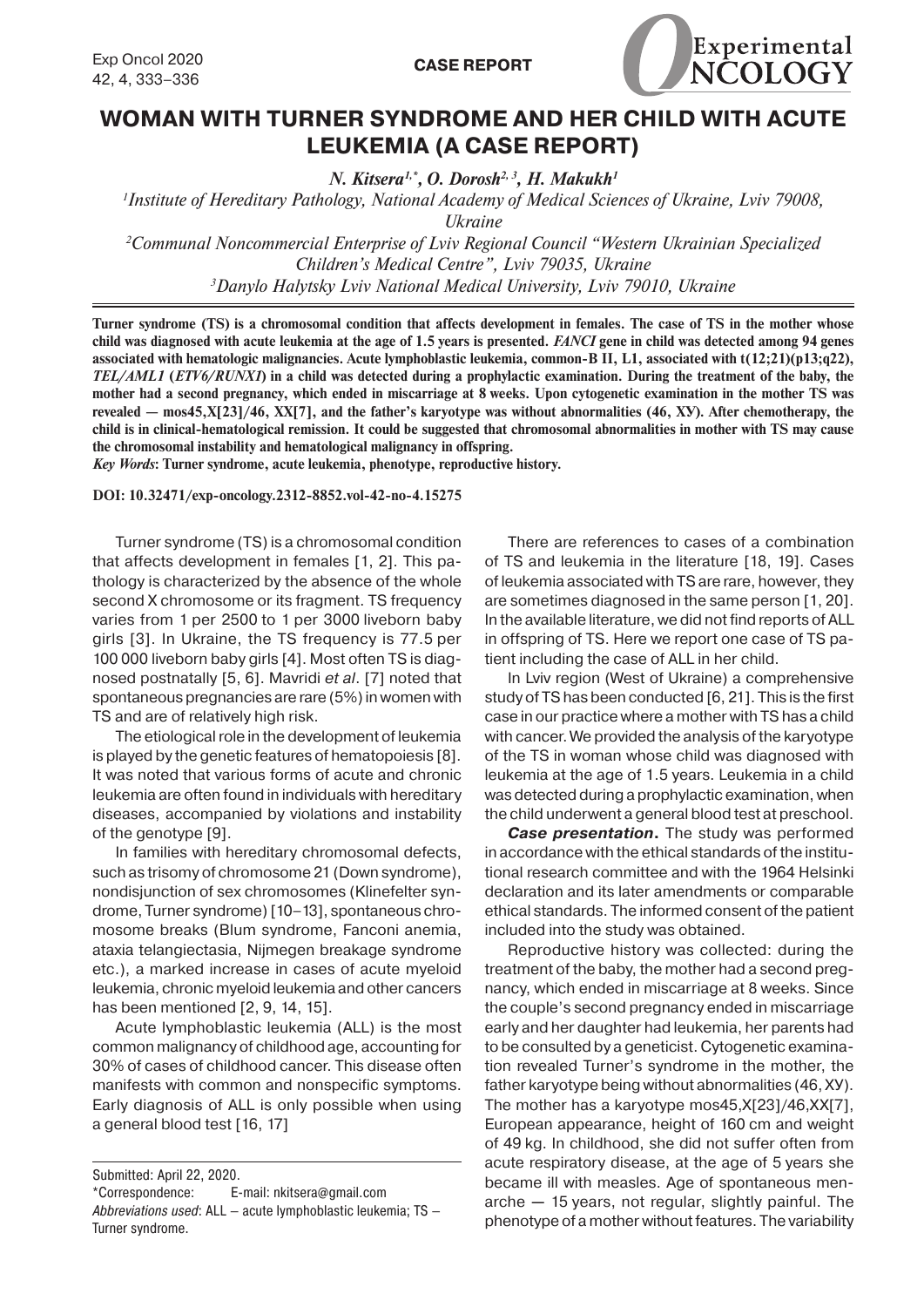Hereditary history: the family has 4 cases of diabetes in the relatives, no consanguineous marriage was observed (Figure). Two congenital anomalies of different organs were observed in the family history of the father: birth defect (insufficiency of mitral valve) had a grandmother proband, and the great-grandfather of the proband missed the right kidney from birth, however, he lived with the defect up to 87 years. Stroke in combination with diabetes was in grandfather by mother's line (died at the age of 76) and in grandmother by father's line (died at the age of 83), and in the uncle at the age of 61 (alive). Grandfather proband on the line of mother had rheumatism at the age of twenty.

In October 2017, the child complained of general malaise. The parents performed a blood test showing an increase in anemia and thrombocytopenia, so they consulted a hematologist. On admission the general condition was severe, hepatomegaly (+2.5 cm); peripheral lymph nodes +1.5 cm.

Laboratory results of the girl aged 1.5 years demonstrated thrombocytopeny  $(97 \times 10^9/l)$  with 36% leukemic blasts, severe anemia (HGB — 9.8 g/ dl). Blood count: (13.10.2017): RBC  $-$  3.51  $\times$  10<sup>12</sup>/l, WBC — 6.7 × 109/l, blasts — 36%, еosinophiles **—**  1%, bands — 4%, segments — 4%, lymphocytes — 50%, monocytes — 3%, mononuclear cells — 1%, plasma cells — 1%. In myelogram: normocellular bone marrow: blasts  $-87.0\%$ , myelocytes  $-0\%$ , metamyelocytes  $-$  0%, bands  $-$  0%, segments  $-$ 1.2%, mono  $-$  0.8%, lymphocytes  $-$  6.0%, plasma  $cells - 0\%$ , eosinophiles  $- 0\%$ , basophiles  $- 0\%$ , erythroblasts — 2.8%. Cytochemical study of blast cell myeloperoxidase "**–**" negative, PAS "+" granular.

Immunophenotyping of bone marrow blasts CD2 — 0%, CD3  $-$  0%, CD4  $-$  0%, CD5  $-$  0%, CD7  $-$  0%, CD8 — 0%, CD19 — 100%, CD20 — 0%, CD22 — 97%, CD10 — 100%, сCD79а — 87%, CD58 — 95%, CD45 — 100%, CD34 — 80%, CD38 — 95%, CD13 — 0%, CD33 — 0%, CD15 — 0%, CD65 — 0%, CD117 — 0%, HLA-DR — 93%, Anti-MPO — 0%, Anti- $TdT - 88%$ .

Мolecular genetic study of bone marrow fluorescence *in situ* hybridization and polymerase chain reaction: t(9;22)(q34;q11), *BCR/ABL*; Pattern of hy bridization nuc ish 9q34(ABLx2)22q11(BCRx2)[100]; t(1;19)(q23;p13); *E2A/PBX1*, t(4;11)(q21;q23) *AF4/ MLL* not found; t(12;21)(p13;q22), *TEL/AML1* (*ETV6/ RUNX1*) in 94.0% cells. Pattern of hybridization nuc ish 12p13(ETV6x1,2),21q22(RUNX1x3)(ETV6con



**Figure.** Family tree of the patient with acute leukemia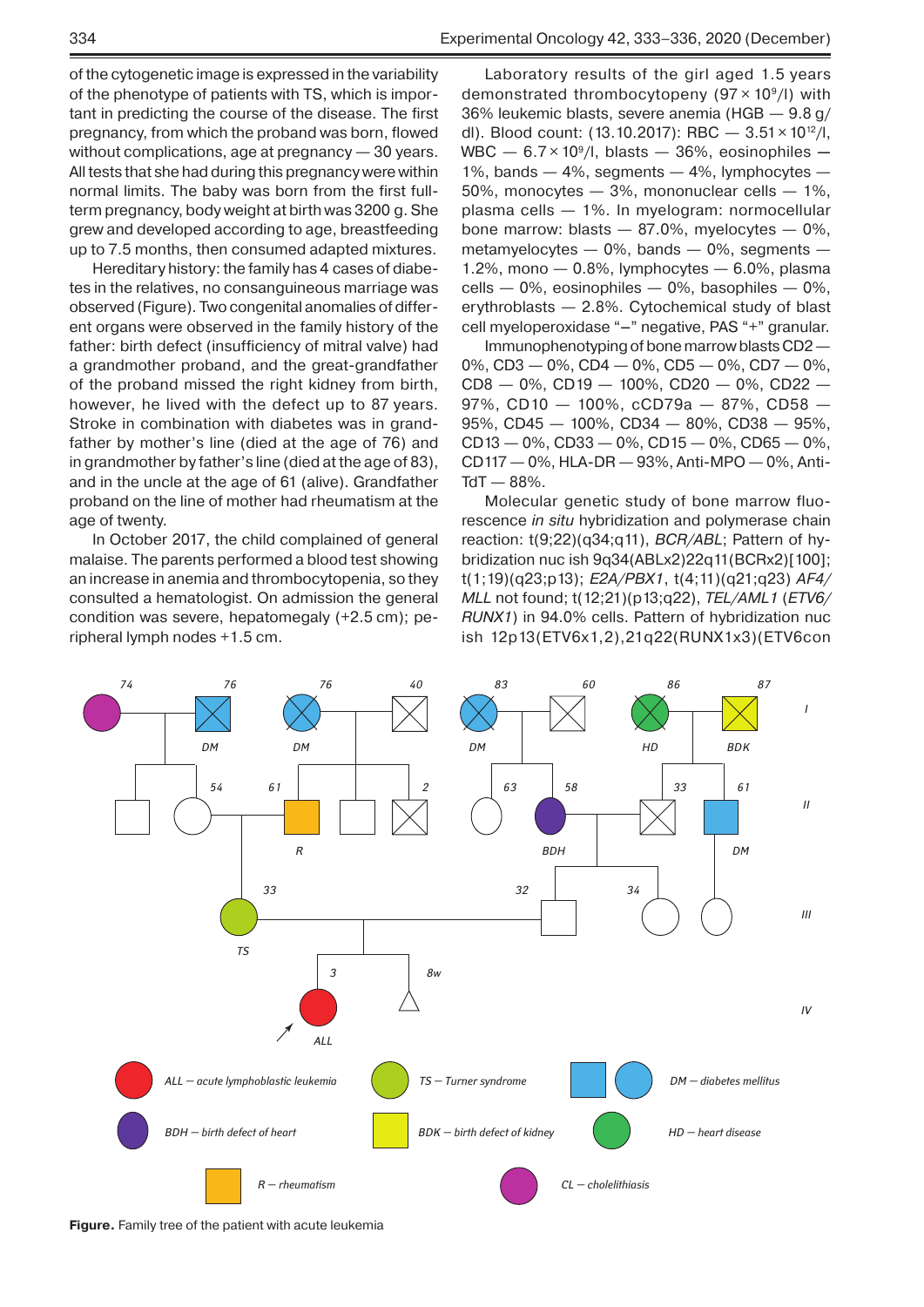RUNX1x1)[94/100]. No increase in chromosome signals 15 and 17 was detected. Pattern of hybridization nuc ish(PMLx2),17q21.1(RARAx2)[100].

Ultrasound: (11/14/17). Liver: Lower edge right lobe +20 mm, left lobe + 60 mm below the costal arch. Parenchyma echogenicity is normal, fine-grained, homogeneous. The stroma of the liver is neither dense nor thickened. The gallbladder is typical, ovoid in shape, not deformed, the walls are neither dense nor thickened, the lumen is homogeneous. The pancreas is clear, not thickened, echogenicity reduced, the structure is homogeneous. The spleen is not enlarged, conventional echostructure, 84 × 28 mm. The kidneys are located typically, the usual size without signs of dilatation. The sinuses are slightly dense. The right split of the excretory system. The bladder wall is not thickened, the contents are acoustically transparent. No pathological lesions were detected in the abdominal cavity.

X-ray chest of thorax, magnetic resonance imaging of the head is normal. Ophthalmologist (11/15/17): fundus is normal. Neurologist (11/14/17): No organic CNS changes detected.

DNA sample was extracted from child blood leucocytes. The sequence analysis and deletion/duplication testing of the 94 genes associated with hematologic malignancies was done by NGS Illumina technology at INVITAE laboratory, USA. The *FANCI* gene in child was detected. A Variant of Uncertain Significance, c.17T>C (p.Leu6Ser), was identified in *FANCI*. The *FANCI* gene is associated with autosomal recessive Fanconi anemia, type I. A Variant of Uncertain Significance, c.2621T>C (p.Ile874Thr), was identified in *FANCM*. The *FANCM* gene is associated with an autosomal recessive condition characterized by an increased risk for malignancy and infertility. Additionally, there is preliminary evidence that *FANCM* is associated with autosomal dominant predisposition to breast cancer and autosomal recessive Fanconi anemia (PMID: 16116422, 19423727, 21681190). The clinical significance of the identified variant is uncertain.

Diagnosis of a child **—** ALL, common-B ІІ, L1 (FAB), associated with t(12;21)(p13;q22), *TEL/AML1* (ETV6/ RUNX1).

Treatment **—** from 14.11.2017, ALLIC-BFM 2009 chemotherapy was started. The child received chemotherapy for the standard-risk group (protocols I A, IB, mM, II from 14.11.2017 to 26.06.2018, supportive chemotherapy, including intrathecal administration of methotrexate № 6, from 11.07.2018 to 14.11.2019). The patient was prednisone-good responder on day 8 after 7 days of prednisone pre-phase (the absolute blasts count  $<$  1,000/ $\mu$ L in the peripheral blood). The evaluation of minimal residual disease in the bone marrow on day 15 0.08%, on day 33 in bone marrow minimal residual disease 0.0%.

During chemotherapy, the following complications were observed in the child: pancytopenia, аcute obstructive tracheobronchitis, nausea and vomiting, enteropathy, stomatitis, alopecia, toxic hepatopathy with transaminase elevation (alanine transaminase and aspartate transaminase 5–7 times), which was caused by forced pauses of chemotherapy.

Also, used in the treatment, antibiotics and modern antimycotics, allopurinol, selective bowel decontamination **—** nifuroxazide, prevention of pneumocyst preempties **—** biseptol, inhalation and nebulizer therapy: berodual and pulmicort, intensive infusion postsyndromic therapy, erythro- and thromboconcentrates, intravenous human immunoglobulin etc.

Now patient is in clinical-hematological remission after completing a full course of chemotherapy ALLIC-BFM 2009. In control examinations was minimal residual disease negative, and *TEL/AML* oncogene is not found.

*Discussion***.** TS is characterized by the absence of one complete or partial copy of the X chromosome. To make a diagnosis, a karyotype analysis should be performed in a person who has symptoms suggestive of the disease [3, 22]. It should be remem bered that patients with mosaicism would not always present all clinical signs of TS [23]. In our case, the patient had no clinical features of TS. Mosaic girls can be presented with a continuum of clinical features ranging from normal appearance to a typical Turner phenotype [5, 23].

The development of any case of leukemia can be triggered by mainly external factors that induce leukemogenesis, a hereditary predisposition or a combination of both. It could be suggested that chromosomal abnormalities in mother may cause the chromosomal instability in offspring and as the results hematological malignance in the child. The disorders of chromosomal instability associated with the risk of developing certain types of malignancies especially leukemia [9, 13, 14].

Females with TS are presented with streak gonads, consisting of connective tissue and a limited number of follicles. Ovarian failure in TS starts to develop in fetal period. In adolescent and adult life it can be detected by high serum levels of follicle-stimulating and luteinizing hormones, while estradiol levels are usually low. To promote the development of the secondary sex features, the girls with TS require estrogen replacement therapy. It is usually started at age from 12 to 13 years, if no signs of spontaneous puberty appear by this time [3].

The use of modern molecular cytogenetic methods helps to increase the level of medical and genetic counseling and provides the appointment of correct symptomatic treatment for such patients. Particular attention should be paid to women with TS during pregnancy. Their offspring need special monitoring of their health status.

Our case report demonstrated that in mothers with mosaic TS there is a probability of a birth of a child with acute lymphoblastic leukemia. Therefore, it is necessary to carry out the cytogenetic research in parents with children who have been diagnosed with oncohematological disease for medical and genetic coun-